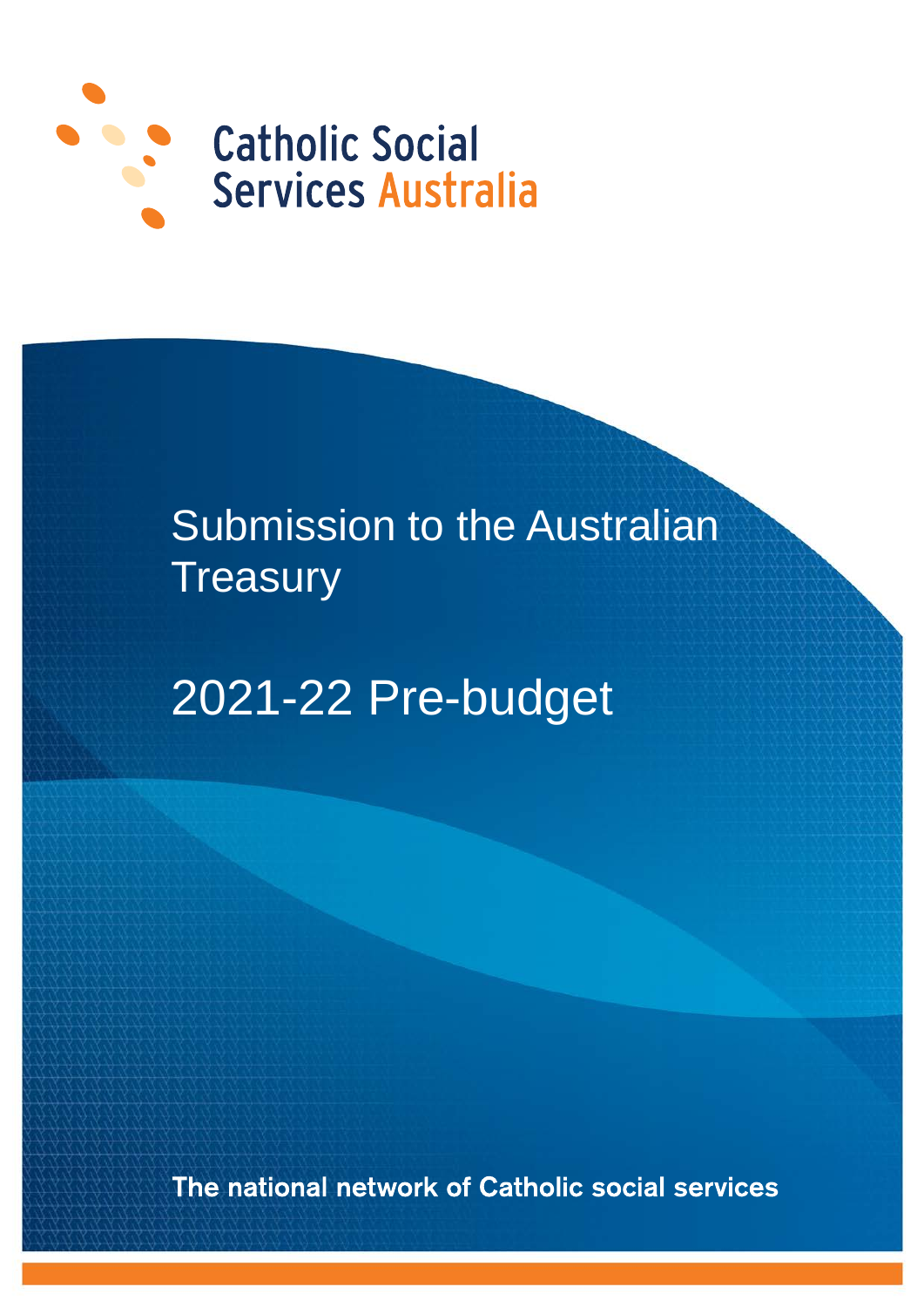# About Us



Catholic Social Services Australia (CSSA) is the national body representing more than 15,000 workers and volunteers in more than 650 locations throughout Australia. We are a national body of over 50 member organisations providing social and community services across our Catholic network, reaching more than one million vulnerable Australians through more than 300 different service offerings each year. CSSA represents the social services mission of the Catholic Church and undertakes advocacy on matters of social justice, inclusion, human rights, inequality and policies that are informed by research and the practical experience of our network.

#### *Contact us*

GPO Box 1947 Canberra ACT 2601

Level 2, Favier House 51 Cooyong St Braddon ACT 2612

T 02 6285 1366

admin@cssa.org.au

[www.cssa.org.au](http://www.cssa.org.au/)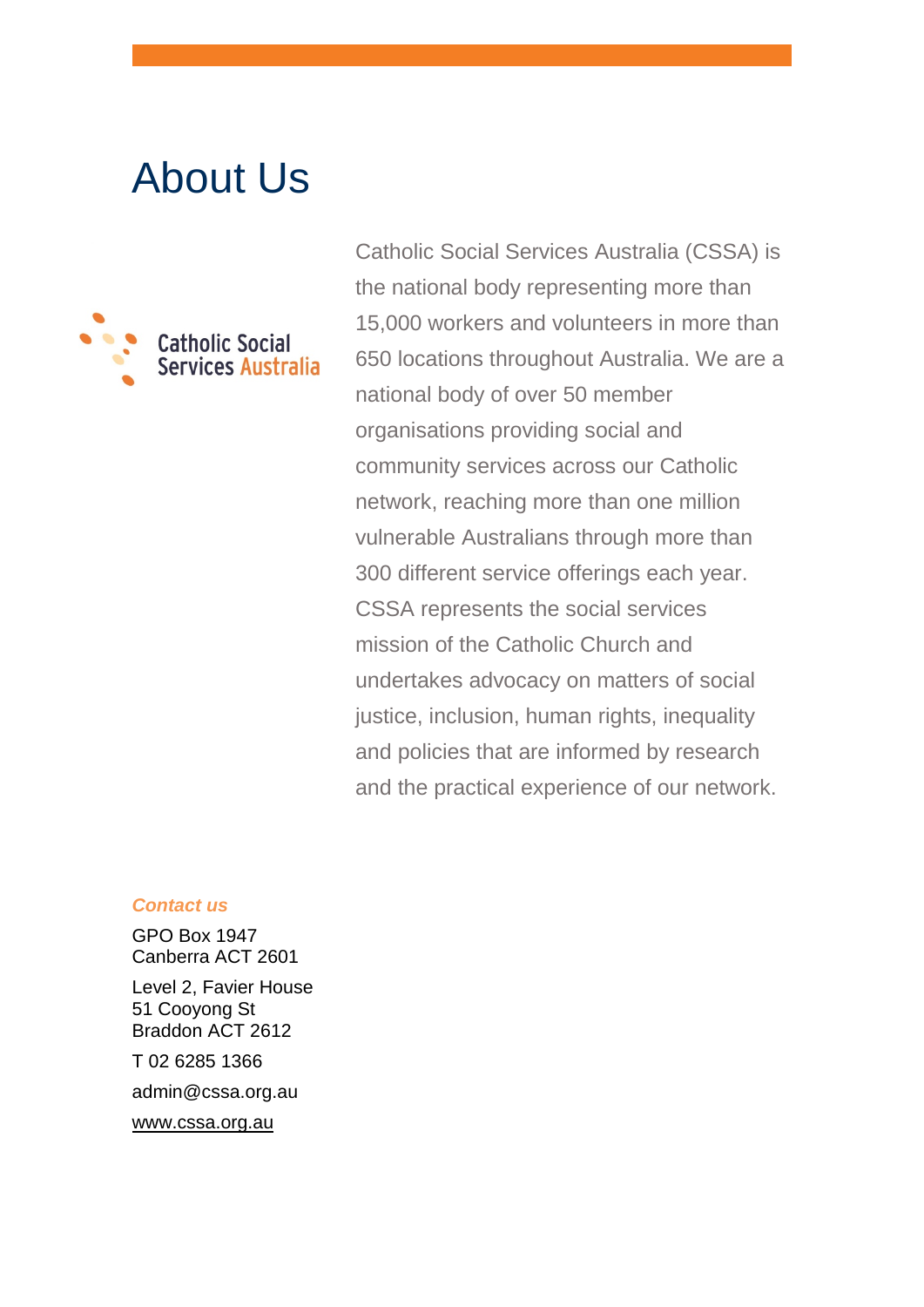# Table of Contents

| <b>OVERVIEW</b>                                  | 1              |
|--------------------------------------------------|----------------|
| <b>SUMMARY OF RECOMMENDATIONS</b>                | 2              |
| Introduction                                     |                |
| <b>REVIEW OF THE SOCIAL WELFARE SYSTEM</b><br>1. | 4              |
| <b>Compulsory Income Management</b>              | 6              |
| <b>Bushfire Response and Recovery</b>            | 6              |
| National Food Waste Tax Initiative               | $\overline{7}$ |
| A FULL EMPLOYMENT ECONOMY<br>$2_{-}$             | 8              |
| Delivering jobs through the care sector          | 8              |
| Improving Australia's Employment Programs:       | 9              |
| <b>RECONCILIATION</b><br>3.                      | 11             |
| Closing the Gap                                  | 11             |
| <b>National Voice</b>                            | 11             |
| <b>AFFORDABLE AND SOCIAL HOUSING</b><br>4.       | 13             |
| 5.<br><b>CLIMATE ACTION</b>                      | 14             |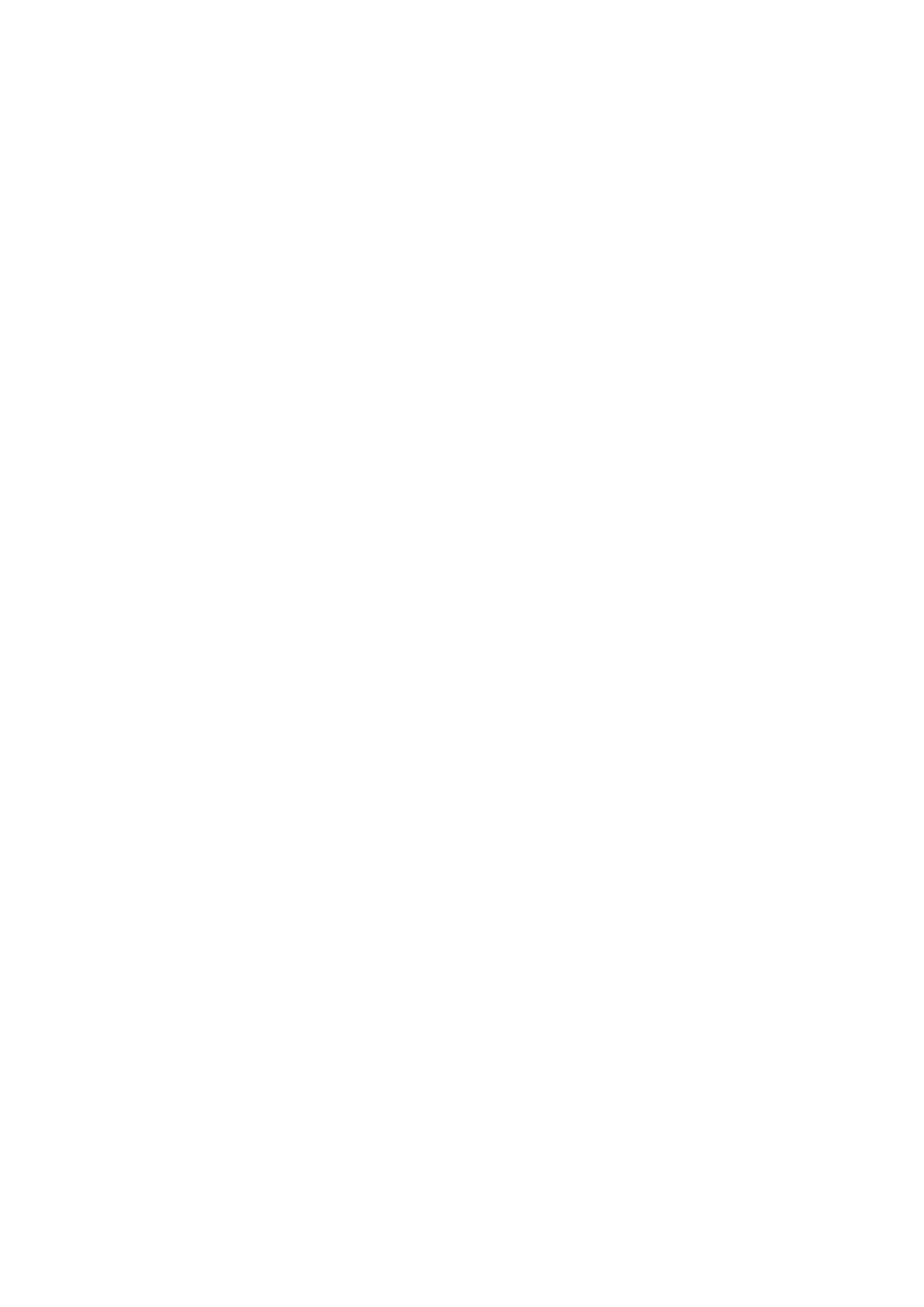### <span id="page-4-0"></span>**Overview**

Our members work to support a cohesive, inclusive and just society where everyone has the opportunity to thrive, flourish and develop their full potential. CSSA's work is underpinned by Catholic Social Teachings principles: solidarity, the preferential option for the poor and vulnerable, the rights of workers, the dignity of work and protection and care for the environment.

Australia's effective management of the COVID-19 pandemic has provided a level of freedom and security compared to other parts of the world and allowed economic activity to resume. However, the country will continue to be affected by the events of 2020 for some years and some sectors are facing the challenge of longer-term reform. As Australia looks to rebuild its economy following the COVID-19 crisis, CSSA argues that government attention should be on developing a people-focused economy that is built around the principle of full employment and participation.

The care sector is one such area that has responded with innovation and nimbleness to the Covid-19 restrictions, ensuring that those most vulnerable in the community continue to be well cared for. However, the Royal Commissions into both Aged Care1 and Violence, Abuse, Neglect and Exploitation of people with Disability have identified the staffing and resource inadequacies, systemic issues, neglect and failed policy within these sectors. As a matter of urgency, strategic investment is needed to sustain and create jobs in the care sector.

The COVID-19 crisis has highlighted the importance of considering the care sector as integral to a more resilient and diverse economy for Australia. Not only are there immediate economic benefits to be gained, but sector research has documented the health and care burdens of Australia's ageing population and the anticipated care workforce required in aged care, homecare and disability services. The COVID-19 recovery period provides the opportunity to invest in social infrastructure needs: social housing, community services, and the care workforce – all of which will provide stimulus to the economy and help to prepare the workforce of the future.

-

<sup>1</sup> https://agedcare.royalcommission.gov.au/publications/interim-report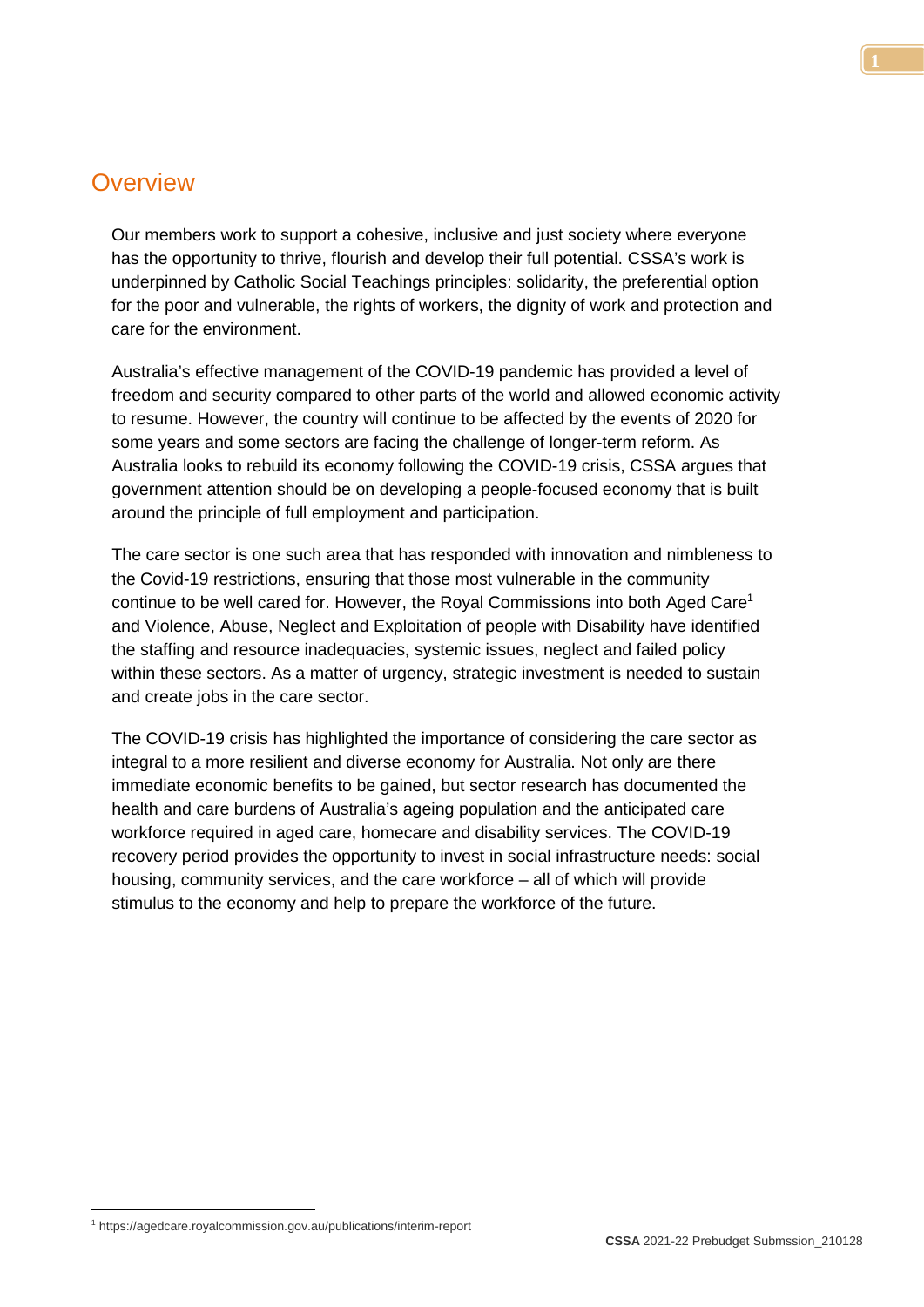## <span id="page-5-0"></span>SUMMARY OF RECOMMENDATIONS

- 1. Establish an independent expert panel to **review Australia's welfare system**; examining the adequacy of all current welfare payment rates, including pensions and reform measures
- 2. **Retain JobSeeker** at a level that enables people living on income support to live with dignity
- 3. **Reject** the concept of **compulsory income management** for welfare recipients
- 4. Invest in a **5-year plan** for wellbeing and community **recovery in disaster-affected areas**
- 5. **Increase funding for support services** for family violence, housing, alcohol and other drugs support services across Australia, especially in disaster affected areas
- 6. Support a **National Food Waste Tax Initiative**
- 7. Develop a **national strategy** for developing and supporting our **Care Sector Workforce**
- 8. **Expand the JobMaker Hiring Credit criteria** to include eligibility based on length of unemployment
- 9. **Initiate a Jobs Guarantee** program creating work in areas of community benefit
- 10. Commit to **greater engagement and participation of Aboriginal and Torres Strait Islander people** in decision making to improve their life chances and **Closing the Gap**
- 11. Support the **Indigenous National Voice to Parliament** proposals and an implementation timeframe within this Parliamentary term
- 12. Invest in a **National Social Housing Infrastructure Strategy** for responsive and productive social housing to tackle levels of housing stress and homelessness
- **13. Adopt a National Strategy on Climate Change, Health and Well-being**
- 14. Set a **net-zero emissions target by 2050**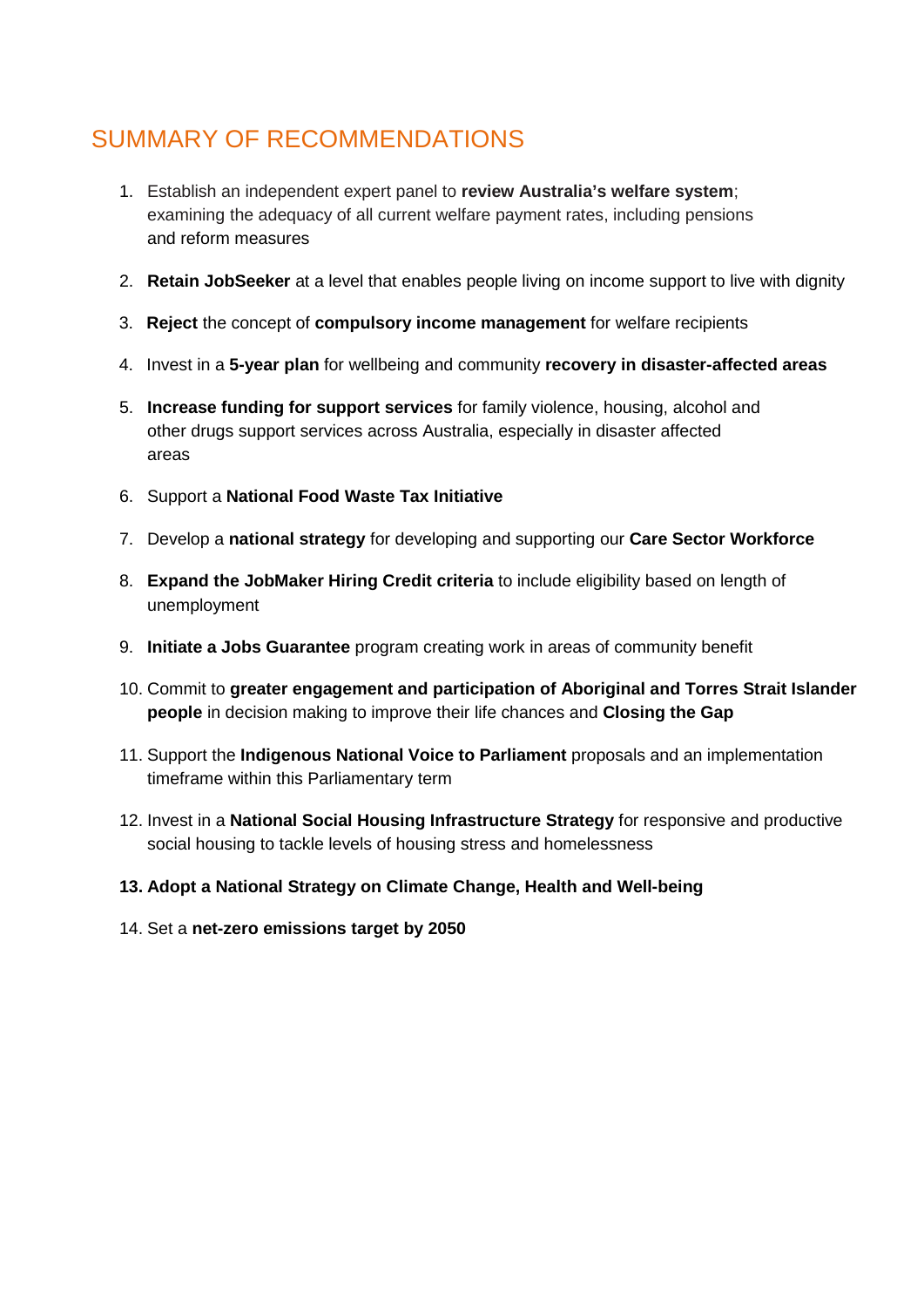### <span id="page-6-0"></span>**Introduction**

Federal and State governments' economic stimulus measures have helped to soften some of the financial impacts of the COVID-19 pandemic. While these measures are essential, they will not be enough. The COVID-19 pandemic has exposed weaknesses in the Australian economy which will necessitate structural reform. This will require governments, business, unions and civil society to work together to create a new and inclusive economy that has a broader economic base, improved economic growth and is able to deliver full employment.

To achieve this we call on government to:

- work with business and civil society to drive economic development and growth in order to create an inclusive full-employment economy, where everyone who wants work can be employed;
- to invest in the care sector, where the demand for jobs will continue to grow;
- to implement a job guarantee program, targeted to communities or groups where private sector employment opportunities are limited;
- to reform our social security system to ensure that payments are adequate to enable those without work to live with dignity;
- to modernise our industrial relations system in support of a full-employment economy, and incentivise and reward employers who provide secure employment, while ensuring that the potential of the gig and digital economies enhance the living standards of all Australians; and
- to leverage our tax system to encourage strategic investments that will broaden our economic base, provide sufficient revenue to fund the services Australians require and improve equity within the system.

<span id="page-6-1"></span>These critical reforms will take time to develop and implement but serve as a blueprint for the recovery and future sustainability of the Australian economy.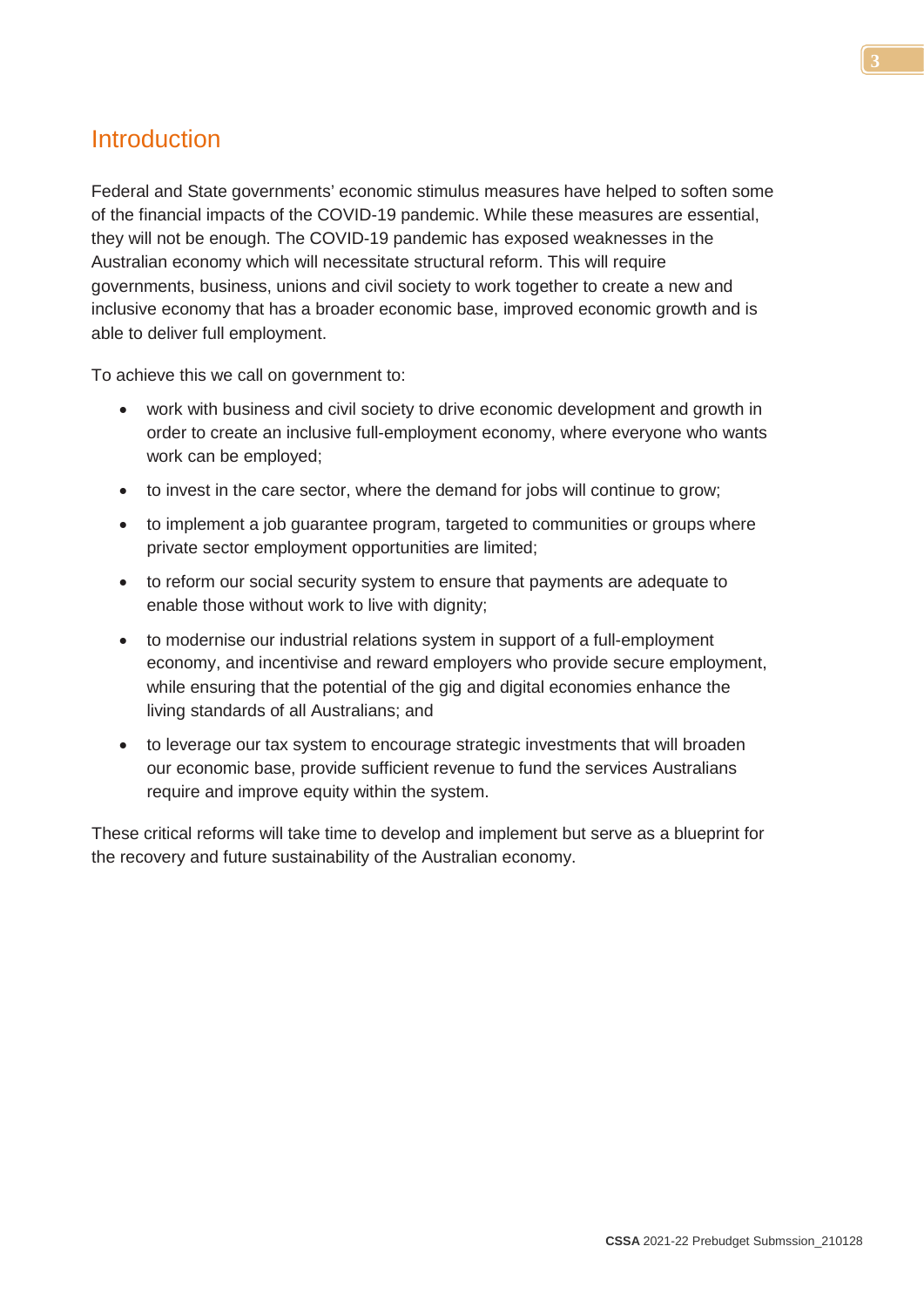## 1. Review of the Social Welfare System

The McClure Review<sup>2</sup> in 2015 recommendations included a simpler and sustainable income support system. The complexity of our social security payments system and its management has resulted in many confusing and poorly defined arrangements, as well as poor policy initiatives such as the "Robodebt" fiasco, which caused immense stress for thousands of Australians and embarrassment for government.

In 2020 the Government responded to a national advocacy campaign to "Raise the Rate" by renaming Newstart to JobSeeker and temporarily increasing the payment.

During COVID-19 a single person without dependents on JobSeeker received a payment of \$1,115.70 per fortnight, comprising \$565.70 JobSeeker Payment and a \$550 Coronavirus Supplement. The Coronavirus Supplement for JobSeeker was reduced on 28 September 2020 from \$550 to \$250 per fortnight. The JobSeeker payment rate is still under review by government.

In April 2020 the Senate Community Affairs References Committee released its report on the adequacy of the Newstart payment (now JobSeeker).<sup>3</sup> The report made 27 recommendations around JobSeeker and related payments. Key amongst these was that the Australian government immediately undertake a review of the income support system to ensure that all eligible income support recipients do not live in poverty.

The Committee's report found that the inadequacy of JobSeeker is a barrier to employment, noting that:

*the evidence indicates that the income support system itself is acting as a key barrier to employment because of the inadequate payment rates that force people into poverty, the flaws in the design of mutual obligation requirements and the inefficiency of employment programs. Further, some income support recipients experience additional challenges that further compromise their ability to secure work, which often results in long-term unemployment*. 4

The Social Policy Research Centre (SPRC) has calculated the amount of money that is required to provide a minimally adequate standard of living: the Minimum Income for Healthy Living (MIHL). For a single adult with no children, the level of the MIHL is \$460 and for a couple with two children, it is \$814 each week. 5

Ibid, xviii.

<sup>&</sup>lt;u>.</u> <sup>2</sup> <https://www.dss.gov.au/review-of-australias-welfare-system>

Senate Community Affairs References Committee, 2020, "Inquiry Into Adequacy of Newstart and Related Payments and Alternative Mechanisms to Determine the Level of Income Support Payments in Australia", April 2020.

<sup>5</sup> http://povertyandinequality.acoss.org.au/wp-content/uploads/2020/09/Inequality-in-Australia-2020-Part-1\_FINAL.pdf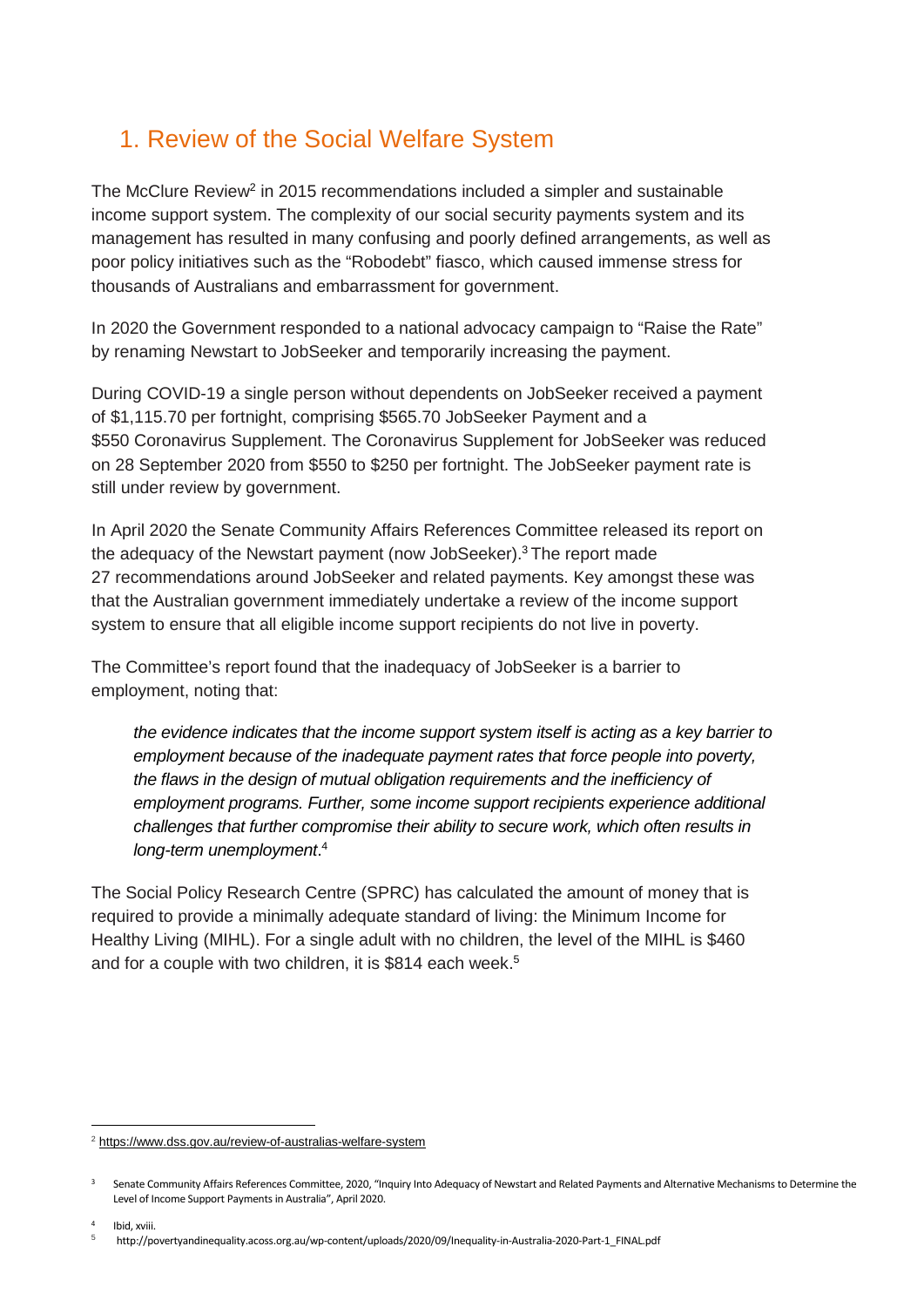The following table shows the level of the JobSeeker payment compared to other payments and wages.

|                               | Per week   | Per<br>fortnight | Annual      |
|-------------------------------|------------|------------------|-------------|
| Average<br>Wage FT            | \$1,713.90 | \$3,427.80       | \$89,122.80 |
| Average<br>Wage (all)         | \$1,304.70 | \$2,609.40       | \$67,844.40 |
| Minimum<br>Wage               | \$753.80   | \$1,507.60       | \$39,197.60 |
| Pension<br>(Age)              | \$472.15   | \$944.30         | \$24,551.80 |
| JobSeeker<br>+ Corona<br>Supp | \$407.85   | \$815.70         | \$21,208.20 |
| <b>JobSeeker</b>              | \$282.85   | \$565.70         | \$14,708.20 |

The combined income from allowances, when family payments and rent assistance are added, is significantly lower than the amount required for an adequate minimum standard of living. This shortfall has serious consequences for every aspect of the lives of people forced to rely on government income support.

Data from the Australian Bureau of Statistics (ABS) confirms that low income households cannot currently afford necessities such as rent, food, energy, transport and health. There is a broad consensus that lifting the level of Newstart would have flow on benefits for the economy and for the well-being of the community. Therefore, CSSA urges the government to retain the JobSeeker payment at a level that enables those people living on income support to do so with dignity. JobSeeker cannot be reduced to the previous Newstart level without causing significant harm.

By providing broadened and accessible financial assistance packages to those in need at the height of the pandemic, the stigma around helping the less fortunate was subsequently eroded. The possibility of needing assistance was very real to all and layers of emotional insulation were pared back by the realisation that job losses were happening across the economy and no one was immune to the impact. Everyone was in the same boat, floating along the same river and lacking control over the destination.

The ANU Centre for Social Research and Methods<sup>6</sup> estimated that the JobKeeper/JobSeeker Schemes lowered the number of people in poverty by 32%. Importantly it found that the additional support also flattened out poverty across the wealth spectrum with only modestly lower poverty in higher wealth households compared to lower wealth households. This resultant redistribution of wealth is something to which we should aspire.

-

**CSSA** 2021-22 Prebudget Submssion\_210128 <sup>6</sup> https://csrm.cass.anu.edu.au/research/publications/covid-19-jobkeeper-and-jobseeker-impacts-poverty-and-housing-stress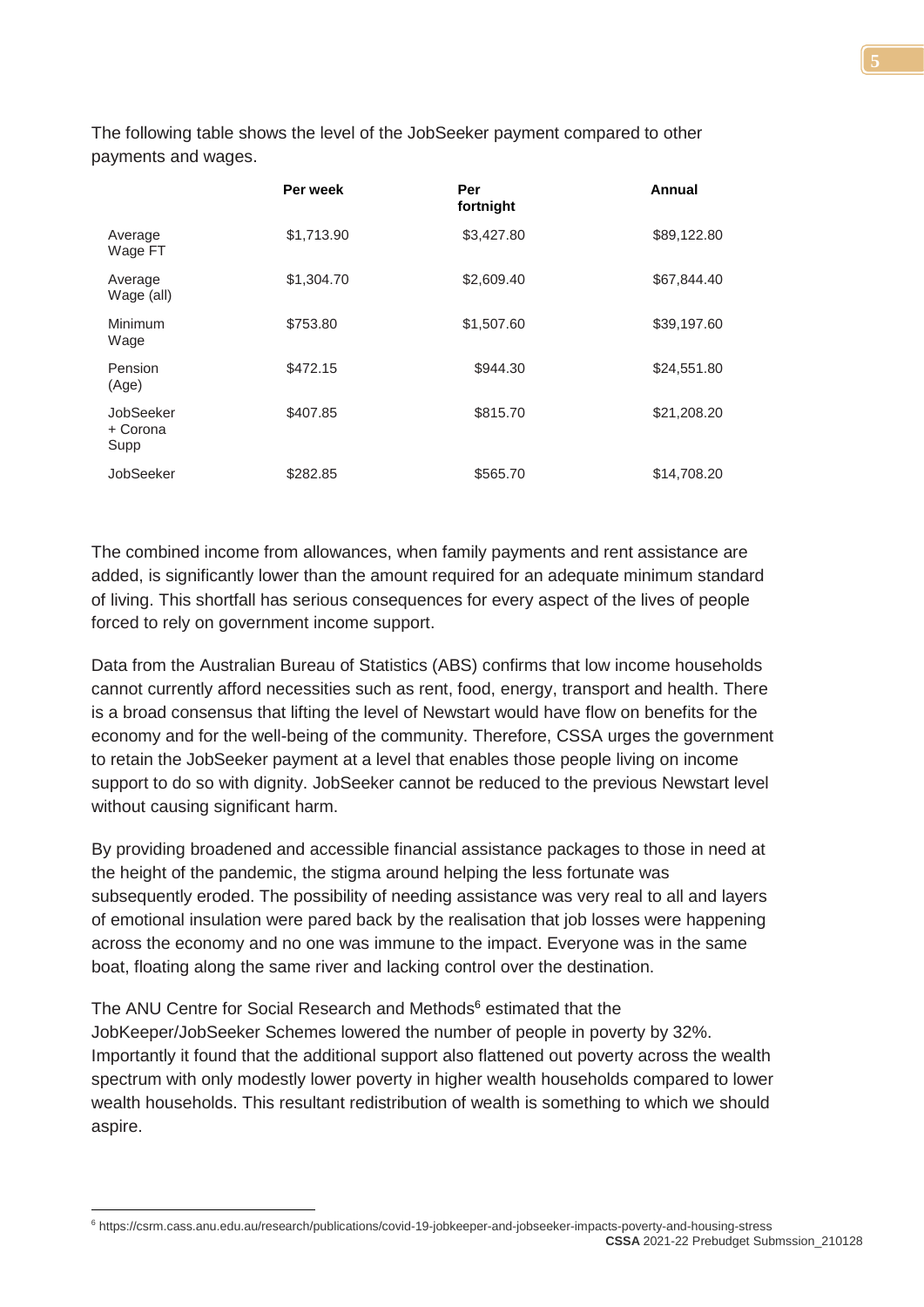The McClure Review made numerous recommendations for reform that were not adopted by the Australian government. That review in 2015, predates the significant changes that have occurred within the Australian economy because of COVID-19. The welfare payment system and the manner in which payments are set is in need of an urgent review. Without properly addressing the adequacy of the JobSeeker payment, unemployed Australians, especially those who are long-term unemployed, will struggle to re-enter the labour market.

CSSA continues to call for the establishment of an independent expert panel to examine the adequacy of all current welfare payment rates, including pensions. This panel should be established with the view to advise the Australian Government on the level of payment necessary to enable those dependent on welfare payments to receive an adequate level of income to enable them to live with dignity.

#### <span id="page-9-0"></span>*Compulsory Income Management*

The *Social Security (Administration) Amendment (Income Management to Cashless Debit Card Transition) Bill 2020* was referred to a Senate Inquiry. The bill contained measures to expand the trial sites for the use of the Cashless Debit Card despite evidence from its own evaluation studies that compulsory income management is ineffective in reducing social harm<sup>7</sup>

The Australian National Audit Office (ANAO) has also concluded that the evaluation commissioned by the Department of Social Security was inadequate. Submissions to the Senate Inquiry overwhelmingly rejected the government's claims that the Cashless Debit Card reduces family violence and many deemed the measure to be both paternalistic and racist, given that the targeted welfare recipients of the legislation were overwhelmingly in indigenous communities.

CSSA has always argued that income management is not a substitute for measures that promote self-reliance. The overall aim of any form of income management should be to enable individuals and families to take control of their own lives including with assistance from trusted, local services that can provide "wrap around" support.

In communities where alcohol and drug addiction are prevalent CSSA members advise that families and children are impacted greatly through family and community violence. In locations where there are high levels of violence, there is a philosophical tension between individual rights and the best interests of the community. There are no simple answers to addressing this issue. Responses need to be locally tailored; taking into account a diverse range of factors. The Cashless Debit Card is not a "silver bullet".

#### <span id="page-9-1"></span>*Bushfire Response and Recovery*

<u>.</u>

The devastating bushfires of the 2019-20 summer deeply affected all Australians and their impact on communities and affected individuals is still raw. Bushfire ravaged communities had commenced the long path towards recovery only to be locked down by the pandemic. One year on there continues to be the need for serious action and investment in affected

<sup>7</sup> https://www.aph.gov.au/Parliamentary\_Business/Committees/Senate/Community\_Affairs/CashlessWelfareContinua/Report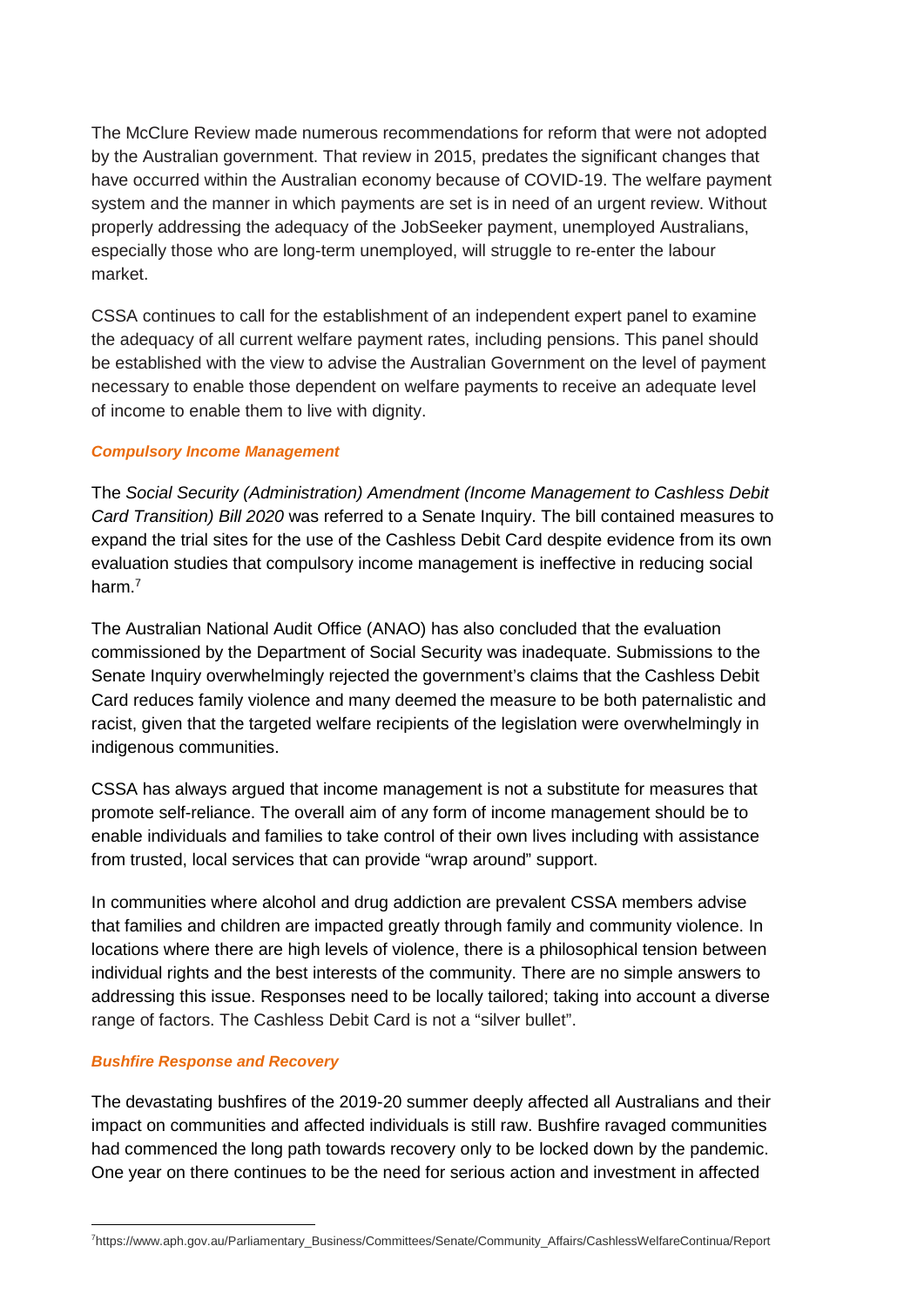communities, where housing and shelter, sanitation, and water supplies have still not been restored.

CSSA acknowledges the work of the National Bushfire Recovery Agency and state governments in disaster recovery, repair of physical and essential infrastructure and funding support provided for Emergency Relief, food security and mental health funding. More investment is needed in long term, community- based support that recognises how natural disasters can impact family violence, trauma, homelessness, mental health and drug and alcohol use. The long-term effects of trauma, grief and loss are considerable in these situations and will have impact individuals, families and their communities. The COVID-19 lockdown has exacerbated some of those issues and increased the social isolation and disengagement from community of many individuals simply coping to survive.

CSSA calls for a 5-year recovery plan for wellbeing and community recovery in disasteraffected areas. Such a plan should include additional funding for support services for trauma counselling, family violence, housing, alcohol and other drugs support services especially in fire affected areas.

The work of the National Coordination Group on Emergency Relief, in which CSSA has participated, has demonstrated our collaboration across sectors provides best value in distribution funds during national disasters. The Bushfire response then moved quickly to considerations posed by COVID-19 and has demonstrated how governments and agencies can collaborate to respond to emerging issues with nimbleness and innovation.

#### *National Food Waste Tax Initiative*

A proposal that has emerged through considerations about food security and food waste during COVID-19 is a National Food Waste Tax Incentive<sup>8</sup> which would:

- <span id="page-10-0"></span>• help Australia achieve its food waste reduction target of 50% by 2030;
- encourage companies to actively reduce food waste and provide food relief through the donation of food and related services to Australian charities for people in need in the community; and
- stimulate the economy by creating flow-on economic activity including job creation by boosting relevant supporting activities and services.

CSSA strongly supports such an initiative as part of its broader commitment to food security and environmental stewardship.

<sup>-</sup><sup>8</sup> https://home.kpmg/au/en/home/insights/2020/09/food-relief-australia-tax-system.html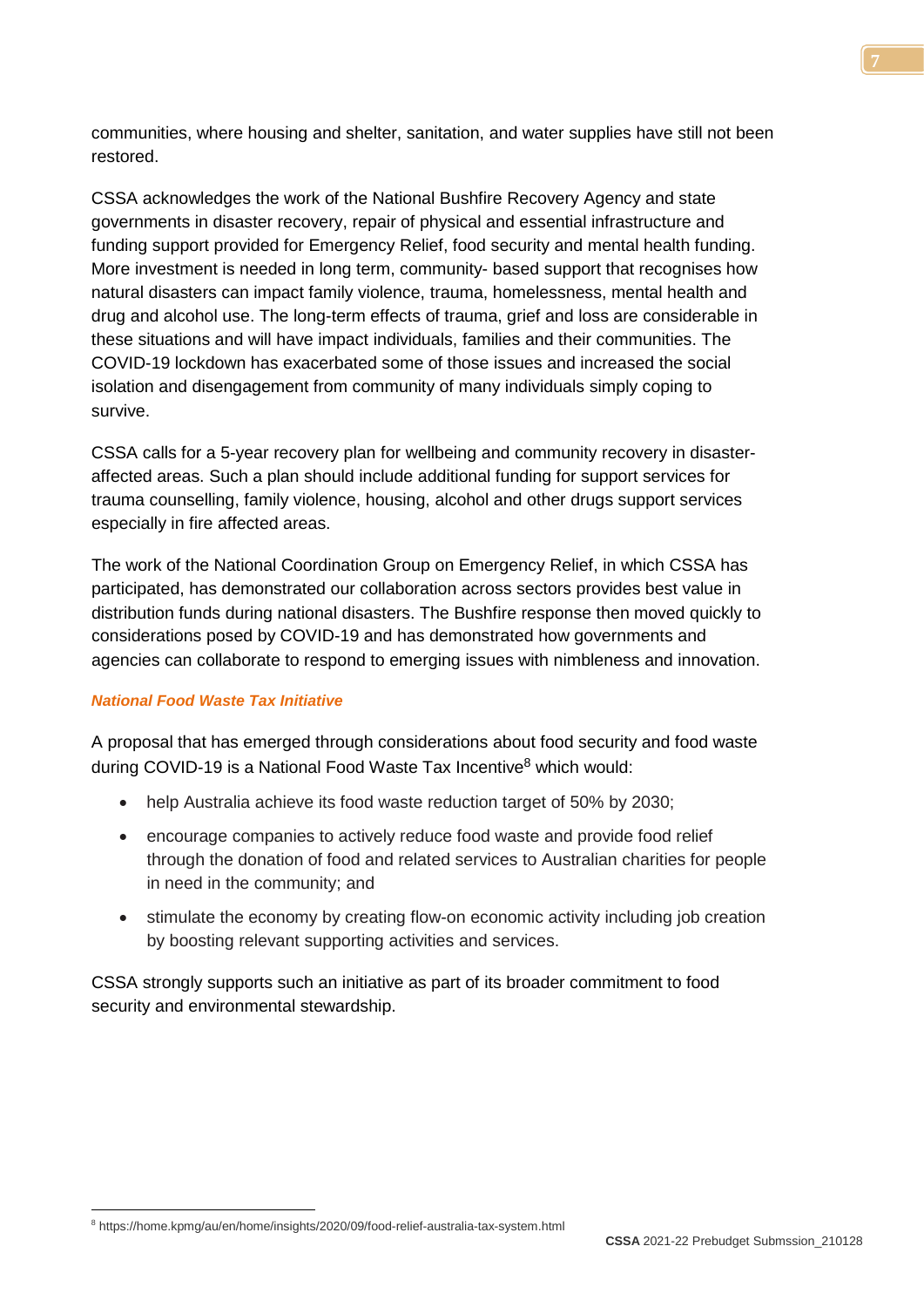## <span id="page-11-0"></span>2. A Full Employment Economy

In our paper *Stronger Economy, Stronger Australia: Building our Prosperity to Serve the Common Good*, CSSA argues that central to Australia's successful economic recovery will be a commitment to Australia becoming a full employment economy—providing all Australians who are willing and able to participate in economic activity the opportunity to do so. This is fundamental to improving national productivity and social cohesion.

#### <span id="page-11-1"></span>*Delivering jobs through the care sector*

Both COVID-19 and the 2019–20 bushfires have drawn extensively on our care sector to support Australians in times of crisis. The care sector includes workers in our health, community services aged care, disability, psychosocial counselling and emergency relief services who continue to be at the frontline of Australia's response to COVID-19.

When restrictions were imposed to contain the pandemic all parts of the care sector responded by reshape their service offerings. The agility of the sector was critical to maintaining vital support services for an ever-growing group of vulnerable people. COVID- 19 has exposed weaknesses in the care sector systems, particularly in the aged care system, which at the time of writing has seen more than 900 people die as a result of COVID-19.

The disability and aged care sectors support many of Australia's most vulnerable citizens. The financial investment by the Australian Government in these two sectors alone is \$45.3 billion for 2020-21 increasing to \$51.3 billion in 2023-24.71 However, significant concerns have been raised about the capacity of the sector to deliver the level of services necessary to support some of our most vulnerable people.

In its Interim Report titled *Neglect*, <sup>9</sup> the Royal Commission into Aged Care Quality and Safety examined workforce issues in the aged care sector. The interim report identified a range of workforce challenges from difficulties in attracting and retaining workers, to poor pay and conditions as barriers to providing person-centred care.

The commonality of workforce issues between community health, aged care and NDIS provides an opportunity for more strategic investment by the Australian Government to deliver better care and create employment for Australians who have lost their jobs during the pandemic. The scale of demand for workers in the care sector is large, with the exact number likely to be clearer once the Royal Commission into Aged Care Quality and Safety makes its final recommendations.

This will require investment in access to training and skills development, as well as employment conditions in the care sector. Enhancing the value of the contribution of the care workforce to Australian society will be critical. Promoting career paths within the sector as a lifelong vocation is an important aspect of repositioning the role of carers in our community. The Australian Government can enhance and support employment programs to ensure they better support the job opportunities in the care sector.

<sup>&</sup>lt;u>.</u> <sup>9</sup> https://agedcare.royalcommission.gov.au/sites/default/files/2020-02/interim-report-volume-1.pdf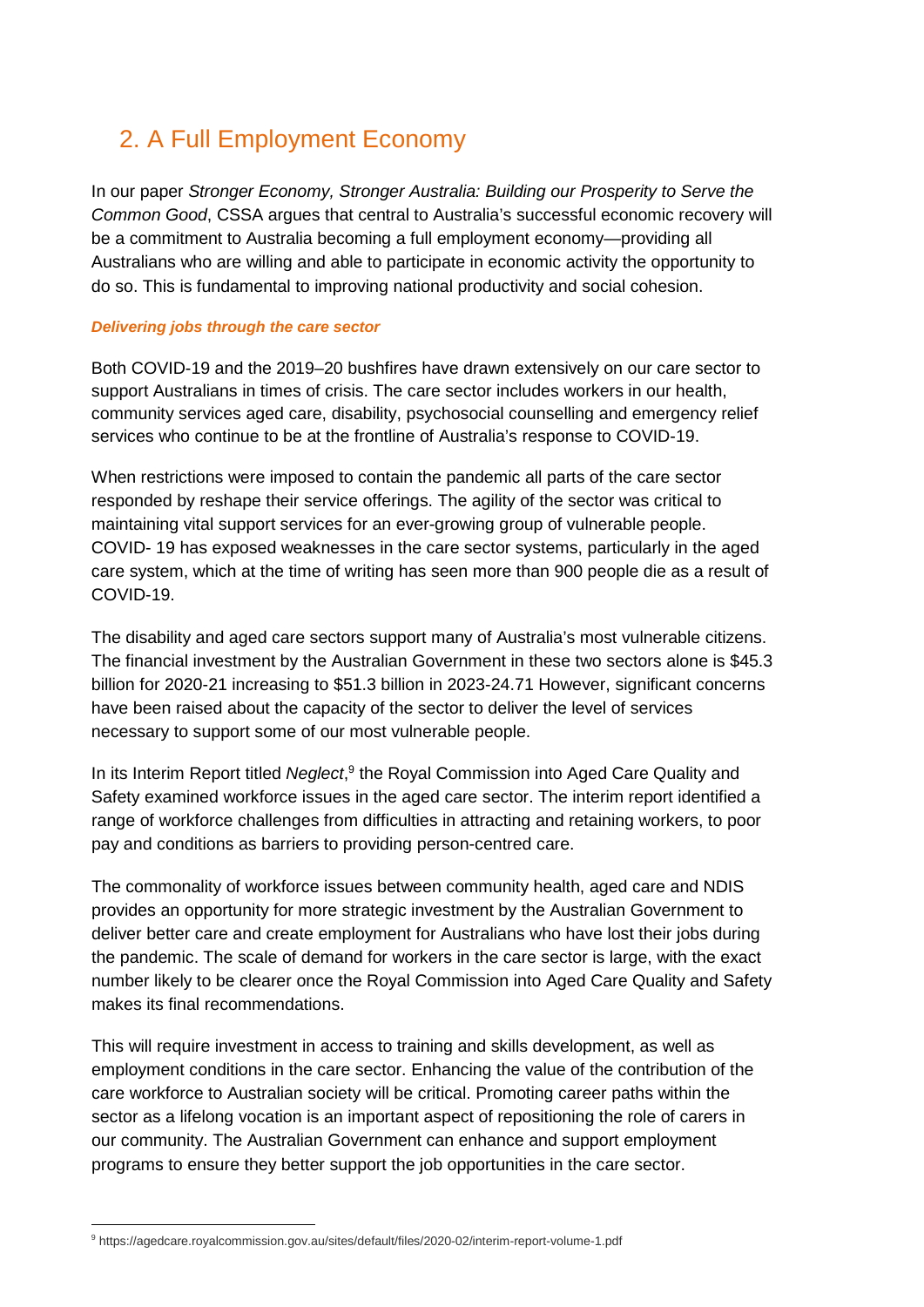#### <span id="page-12-0"></span>*Improving Australia's Employment Programs*

Achieving a full employment economy requires significant government effort in creating jobs both within government, the private sector and the community. The centrepiece of the Government's measures intended to increase employment growth in the post-COVID-19 environment is the JobMaker Hiring Credit—a wage subsidy program for people up to 35 years of age, expected to cost \$4.0 billion over three years from 2020–21.10 CSSA believes that the criteria based on age should be extended to include eligibility based on the length of time that an individual has been unemployed.

The employment programs of the current government continue to be both ineffective and unjust. The slow take-up of the Youth Jobs PaTH internship program where host businesses are given up-front payments and a wage subsidy, indicate that the JobMaker Hiring Credit could struggle to meet its anticipated target of 450,000 positions. The qualifying criteria for job seekers is restrictive and excludes highly disadvantaged young people who have been in insecure work and not accumulated the requisite minimum 20 hours per week, averaged over a quarter, or who have not been in receipt of income support.

In the lead-up to the expiry of the Jobactive contracts in 2020, the Australian Government appointed an independent Expert Advisory Panel to "help shape the future design of employment services in Australia". The panel's report found that Australia's employment services system was not meeting the needs of many job seekers and employers.<sup>11</sup>

A substantial number of job seekers are able to find work themselves, with limited or no employment service provider assistance. These job seekers are subject to compliance requirements that in many cases do not help and may actively hinder them in gaining employment. Other more disadvantaged job seekers are not receiving the intensive individualised support they need from providers who have high caseloads.

At the same time, the report found that very few employers are using the Jobactive system, and many of those who do reported being inundated with inappropriate job applications as a result of the job search requirements placed on job seekers. The report recommended that the employment services system be re-structured to focus on helping those job seekers who most need assistance.

Australia's employment services system is based on a "work first" approach; that is, it has a strong focus on rapid placement in work at the expense of longer-term investments in employability. Such an approach has a large short-term impact. However, programs that are focused on improving the human capital of disadvantaged job seekers through education and training tend to have longer run effects. CSSA suggests that such programs are especially relevant in Australia's current economic environment with COVID-19 job losses, high levels of long-term unemployment, underemployment and a labour market in which the share of low-skilled jobs is gradually shrinking.

<u>.</u>

<sup>10</sup> https://www.ato.gov.au/General/New-legislation/The-Australian-Government-s-economic-response-to-coronavirus/JobMaker-Hiring-Credit/ <sup>11</sup> https://www.aph.gov.au/About\_Parliament/Parliamentary\_Departments/Parliamentary\_Library/pubs/BriefingBook46p/EmploymentServices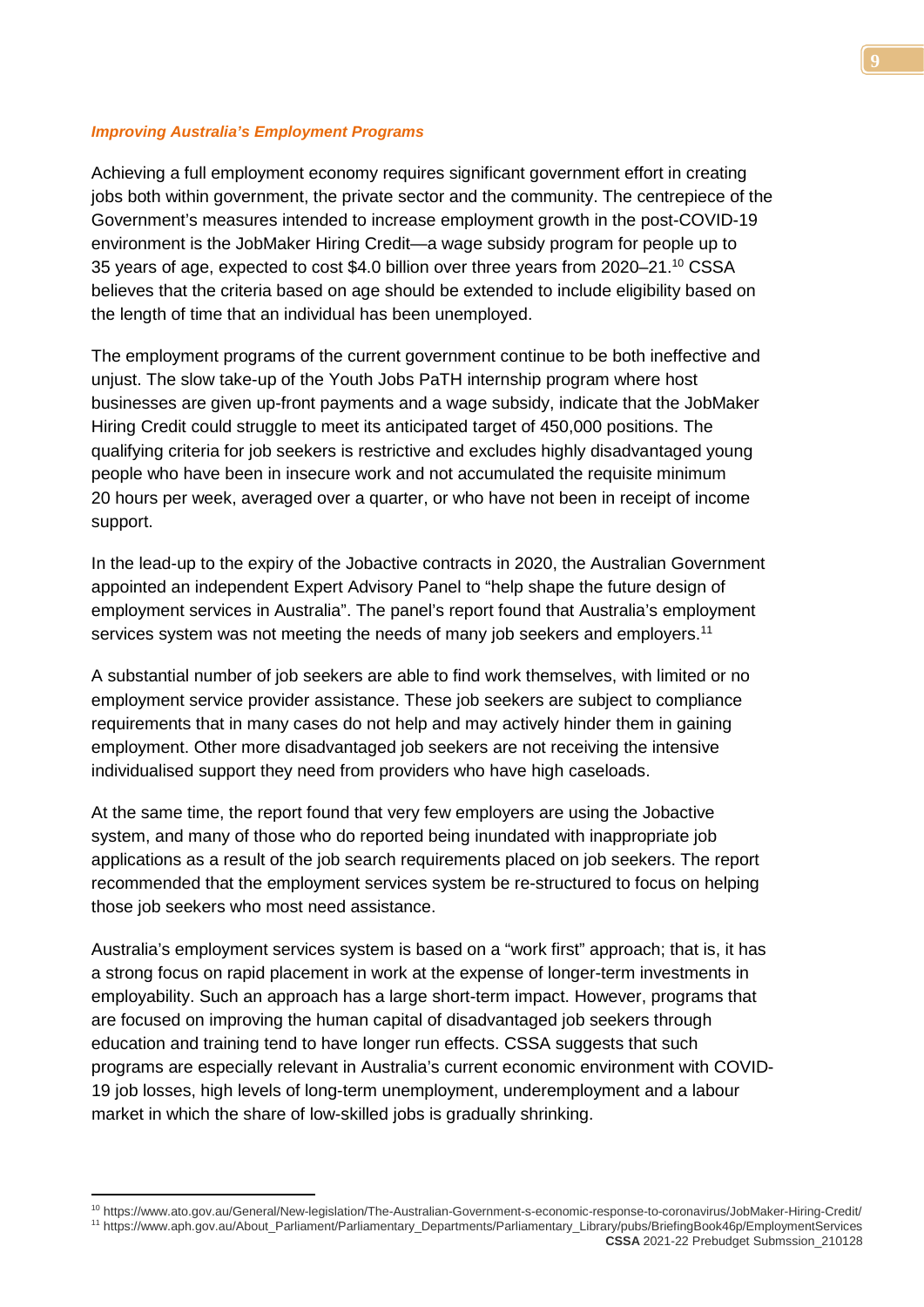In response to the Jobactive review, the Australian government has announced and extension of Jobactive contracts to 2022, with some reforms via a New Employment Services program which is being trialled in Adelaide and the NSW North Coast. These changes overturn some of the worst elements of the Jobactive regime. However, its reliance on digital platforms risks excluding people who do not have access and the new services continue automated penalties for non-compliance which are often applied erroneously and without any human intervention. This continues to result in penalties for people who are already surviving on extremely low incomes and resources.

CSSA is advocating for a Jobs Guarantee program as part of the economic recovery strategy. With predictions that unemployment in Australia will remain stubbornly high over the coming years, the role of employment services will be critical. In addition to supporting the placement of unemployed people into jobs, the Australian Government should also use these programs to work with the not-for-profit sector in creating new employment opportunities under a Job Guarantee program.

A Job Guarantee program works by creating full-time and part-time jobs that are of "community benefit" through local government, community organisations, not-for-profit social enterprises and charities. These jobs are paid for by the government via the program and can include a range of activities including sub-trade jobs, local volunteer coordination and environmental remediation jobs.

A Job Guarantee program would have a net cost to government of around \$650 million for a cohort of up to 100,000 participants. A Job Guarantee program enables participants to be employed in a variety of community-based jobs, designed to match the skills and capabilities of the participants. The program incorporates vocational training, offers participants the opportunity to gain transferable skills and experience, offering increased economic mobility for them and their families.

<span id="page-13-0"></span>Local communities benefit from the program through improved economic activity by way of increased spending on consumables and services. This is particularly important for regional, rural and remote communities and communities of entrenched disadvantage. A Job Guarantee program offers significant economic benefits to Australia and can act as a macroeconomic stabiliser, mitigating the full consequences of economic downturns on individuals and the economy.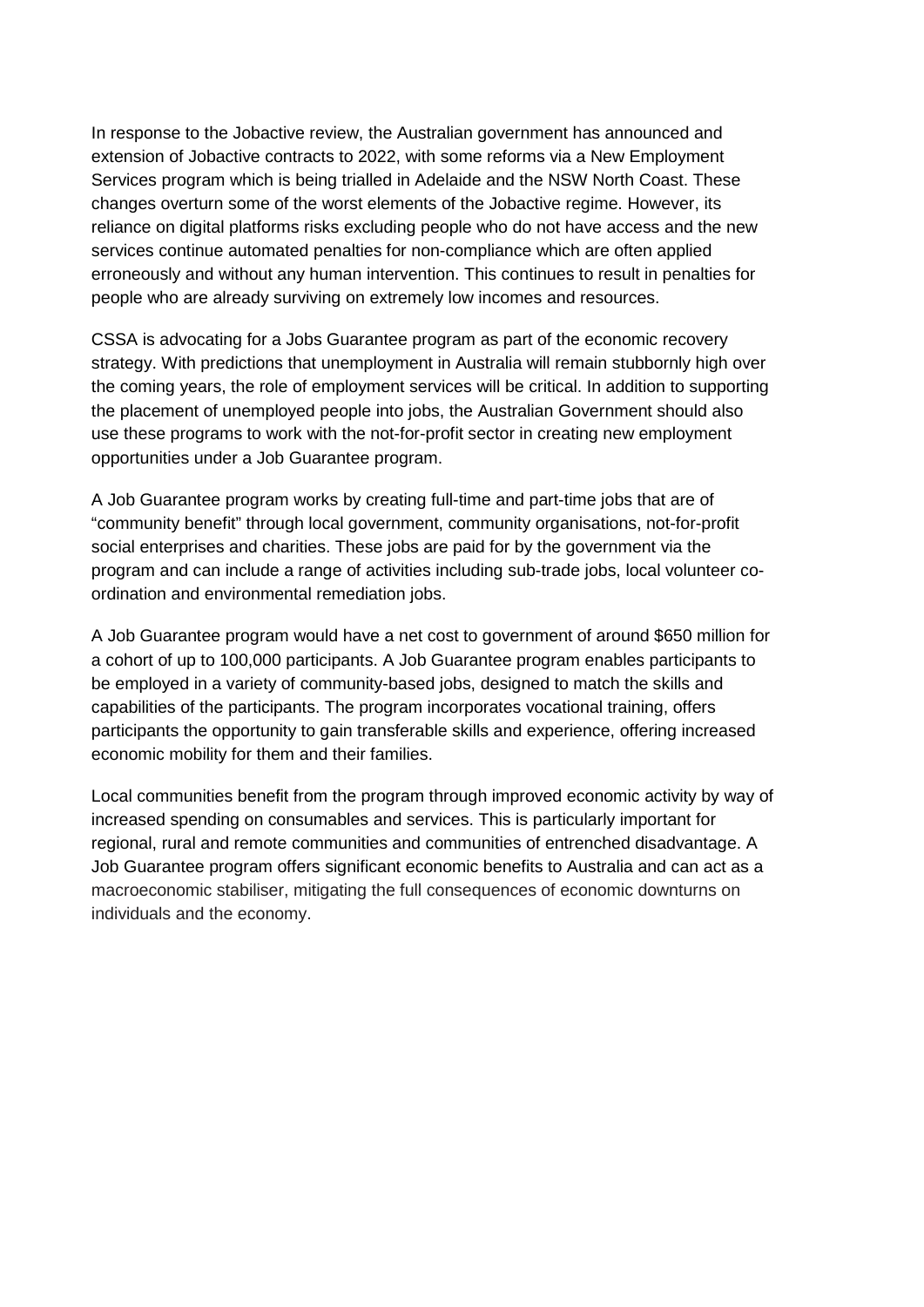## 3. Reconciliation

#### <span id="page-14-0"></span>*Closing the Gap*

While the Productivity Commission's 2020 Report<sup>12</sup> on overcoming indigenous disadvantage provided some good news in relation to infant mortality rates and educational participation, these improvements were overshadowed by the findings that rates of children in out of home care have almost tripled in the past 15 years, and the adult imprisonment rate increased 72 per cent between 2000 and 2019.

The Centre for Independent Studies 2021 paper13 *Worlds Apart: Remote Indigenous disadvantage in the context of wide Australia* maps the state of these Indigenous communities against the rest of the country. It has found that the living conditions, education, employment and life expectancy of regional and remote Indigenous communities in Australia are more comparable with those of developing nations.

These findings are not new but they are disappointing. The Closing the Gap strategy has done little to improve the circumstances of Indigenous Australians living in rural and remote communities. CSSA supports the advocacy of the National Aboriginal and Torres Strait Islander Catholic Council, whose members are located in Aboriginal communities across Australia.

NATSICC<sup>14</sup> argues that Closing the Gap has resulted in unnecessary layering of bureaucracy which has served to move Aboriginal and Torres Strait Islander people further away from decision making processes. Catholic Social Teaching emphasises the principle of Subsidiarity - Subsidiarity empowers and acknowledges the genius and dignity of the individual by recognising that those closest to the problem or issue are best placed to provide a solution. We must encourage and use these intrinsic attributes to forge a path forward for our people and not bury them under protectionism or paternalistic measures.

#### <span id="page-14-1"></span>*National Voice*

Addressing Indigenous disadvantage is a national responsibility that requires the belief, commitment and energy of all Australians. Central to this work must be a commitment to partnership with Indigenous Australians, based on mutual respect, mutual resolve and mutual responsibility.

The Government's rejection of the Uluru Statement from the Heart<sup>15</sup> and the Referendum Council's recommendation for an indigenous voice to Parliament undermines that commitment to respect, resolve and responsibility. An interim report proposing models for a National Voice<sup>16</sup> and framework to enhance local and regional governance for First Nations people was publicly released in January 2021 and provides an example of how co-designing the process has led to considerable concessions by Indigenous peoples in the interest of the common good.

<sup>&</sup>lt;u>.</u> <sup>12</sup> https://www.pc.gov.au/research/ongoing/overcoming-indigenous-disadvantage/2020

<sup>13</sup> https://www.cis.org.au/publications/policy-papers/worlds-apart-remote-indigenous-disadvantage-in-the-context-of-wider-australia/ <sup>14</sup> https://mailchi.mp/bb6de3f89177/why-isnt-the-gap-closing

<sup>15</sup> https://theconversation.com/turnbull-government-says-no-to-indigenous-voice-to-parliament-86421

<sup>16</sup> https://www.indigenous.gov.au/topics/indigenous-voice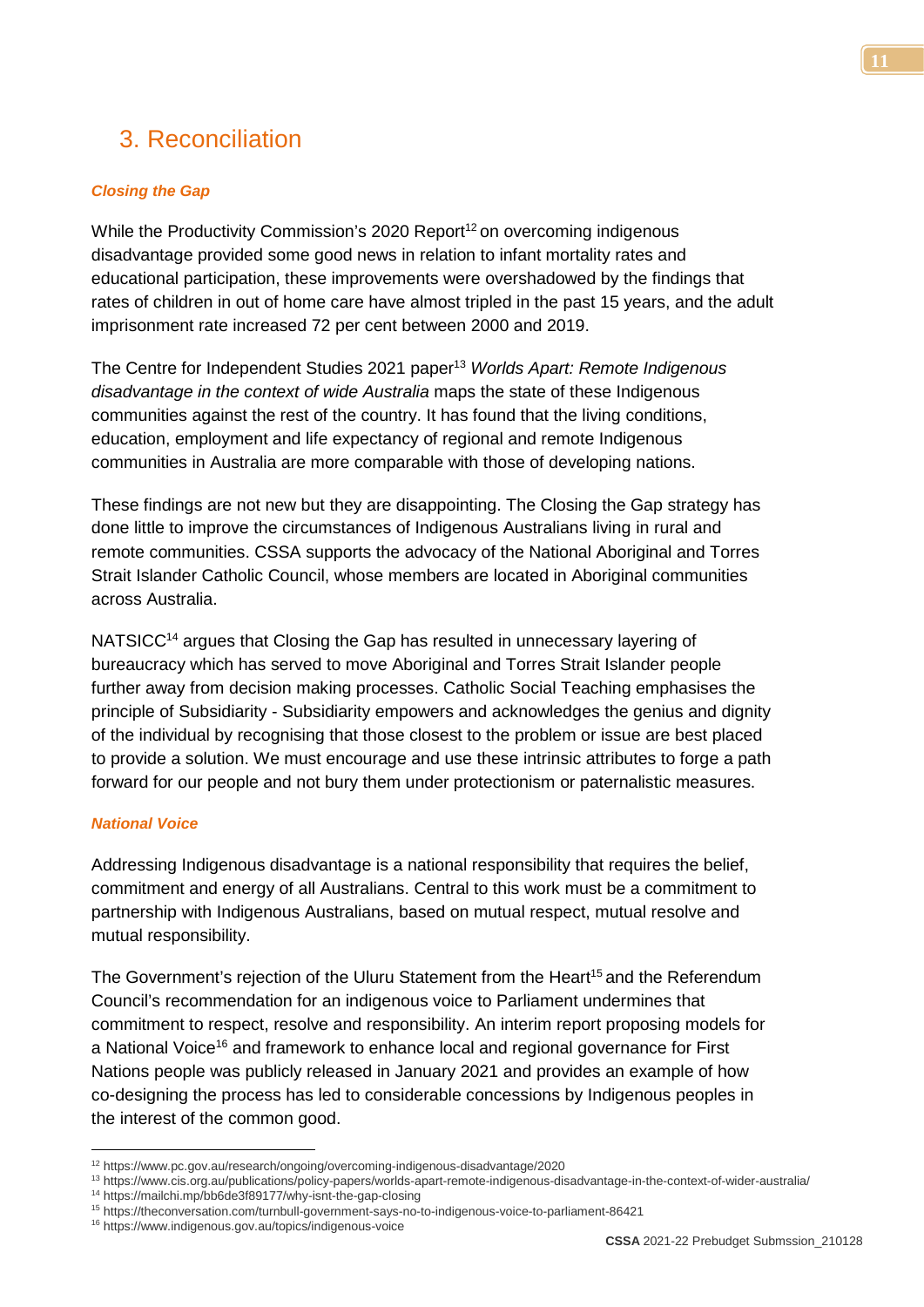<span id="page-15-0"></span>CSSA therefore calls on the government to accept the National Voice proposals and commit to an implementation timeframe within this term of Parliament.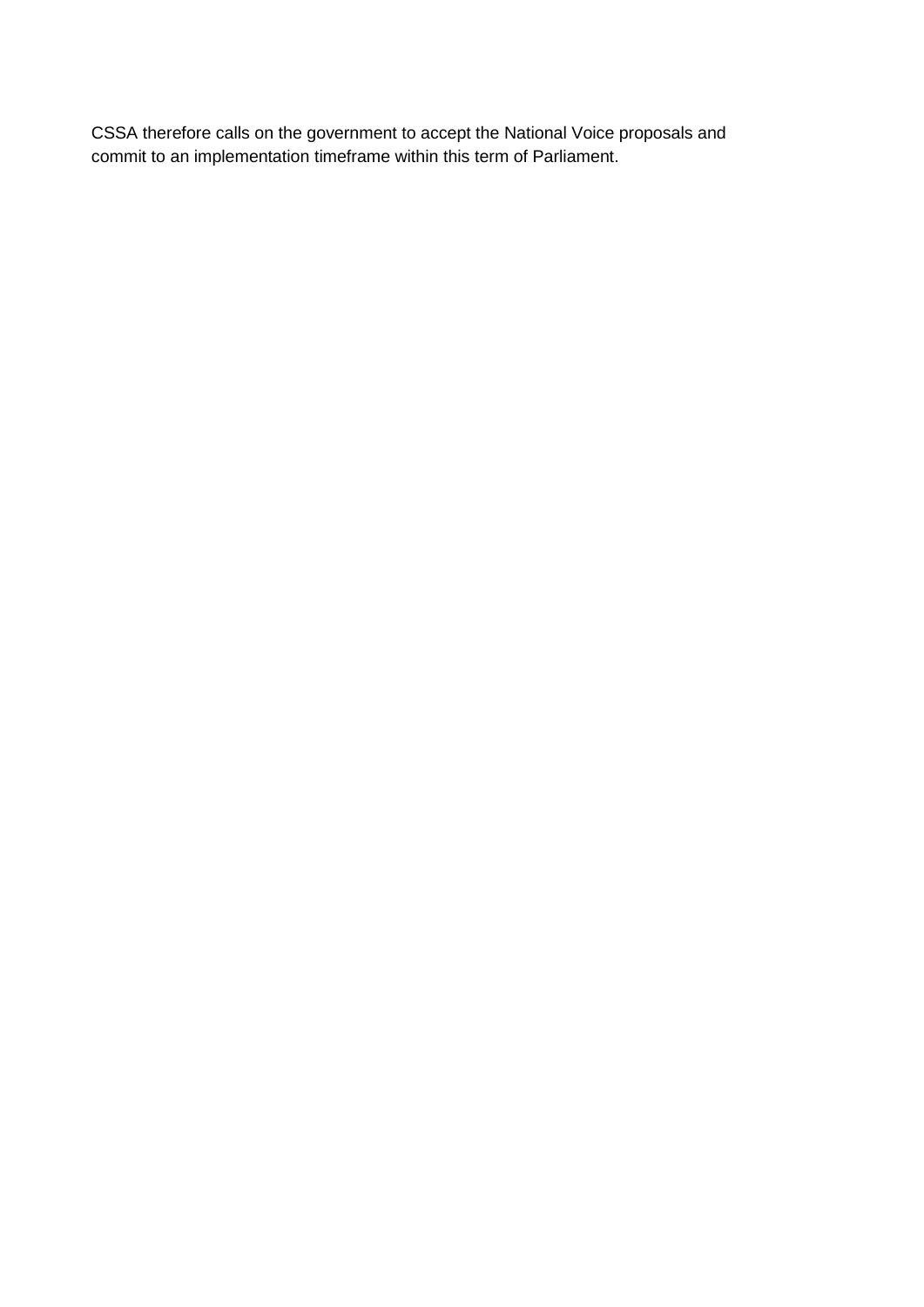### 4. Affordable and Social Housing

Since the 1990s, social housing construction levels have languished at residual levels; while Australia's total number of households expanded by 30 per cent over the two decades to 2016, social housing provision grew by just 4 per cent.

Australia is now in the midst of a housing crisis and urgently requires more affordable housing to ensure that people on middle to low incomes have access to affordable and suitable housing. This is especially pertinent for low-income earners who are disproportionately affected by a lack of affordable housing across Australia and are increasingly being driven into homelessness. AHURI has identified that over the next 20 years 727,300 additional social housing dwellings will be required to tackle levels of homelessness and housing stress among lowest income households renting privately.

AHURI's Report Social housing as infrastructure: rationale, prioritisation and investment pathway<sup>17</sup> outlines how productive social housing systems use a combination of policy instruments to reduce the cost of land, invest strategic equity and lever efficient long-term financing. Productive social housing systems do not rely solely on demand-side subsidies that have proved ineffective when rents are deregulated and vacancies low. The use of grants and efficient financing not only reduces long-term costs to government, but also reduces pressure on service charges and related assistance in other policy areas.

While the Government established the National Housing Finance Investment Corporation  $(NHFIC)^{18}$  to offer lower cost finance to social housing providers this will not generate enough new social housing supply to meet the predicted need. Without direct public investment in the form of a needs-based capital investment program, the government is unlikely to fill the social housing gap. Needs-based capital investment is where decisions on what to invest is not only based on financial return, but also on other factors like the effects on society.

CSSA supports the call for a National Housing Authority and the development of new National Housing Partnership agreements with state and territory governments to invest in responsive and productive social housing systems to address our critical housing shortage.

<sup>18</sup> https://www.nhfic.gov.au/

<sup>&</sup>lt;u>.</u> <sup>17</sup> https://www.ahuri.edu.au/research/final-reports/306